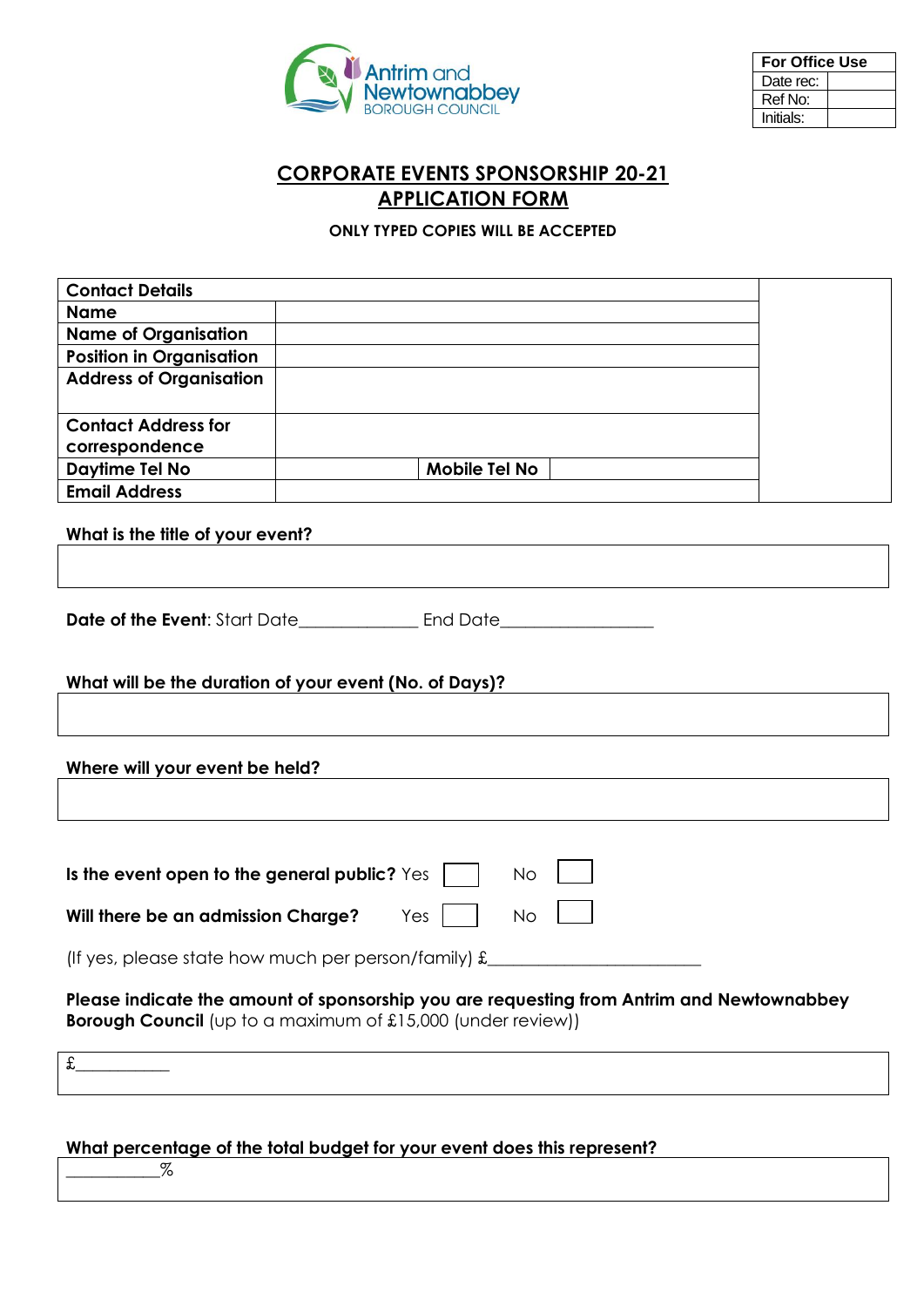| Has your organisation received any financial assistance from Antrim & Newtownabbey Borough<br>Council in the past? |  |  |  |  |
|--------------------------------------------------------------------------------------------------------------------|--|--|--|--|
| Project<br><b>Amount Offered £</b><br>Claimed £                                                                    |  |  |  |  |
|                                                                                                                    |  |  |  |  |
|                                                                                                                    |  |  |  |  |

| <b>Estimated visitors - How many from the:</b>    |                  |                  |  |  |
|---------------------------------------------------|------------------|------------------|--|--|
| Antrim &                                          |                  | Outside Northern |  |  |
| Newtownabbey                                      | Northern Ireland | Ireland          |  |  |
| Borough                                           |                  |                  |  |  |
| Estimated event participants - How many from the: |                  |                  |  |  |
| Antrim &                                          |                  |                  |  |  |
| Newtownabbey                                      | Northern Ireland | Outside Northern |  |  |
| Borough                                           |                  | Ireland          |  |  |

**Please describe the main elements of this event programme**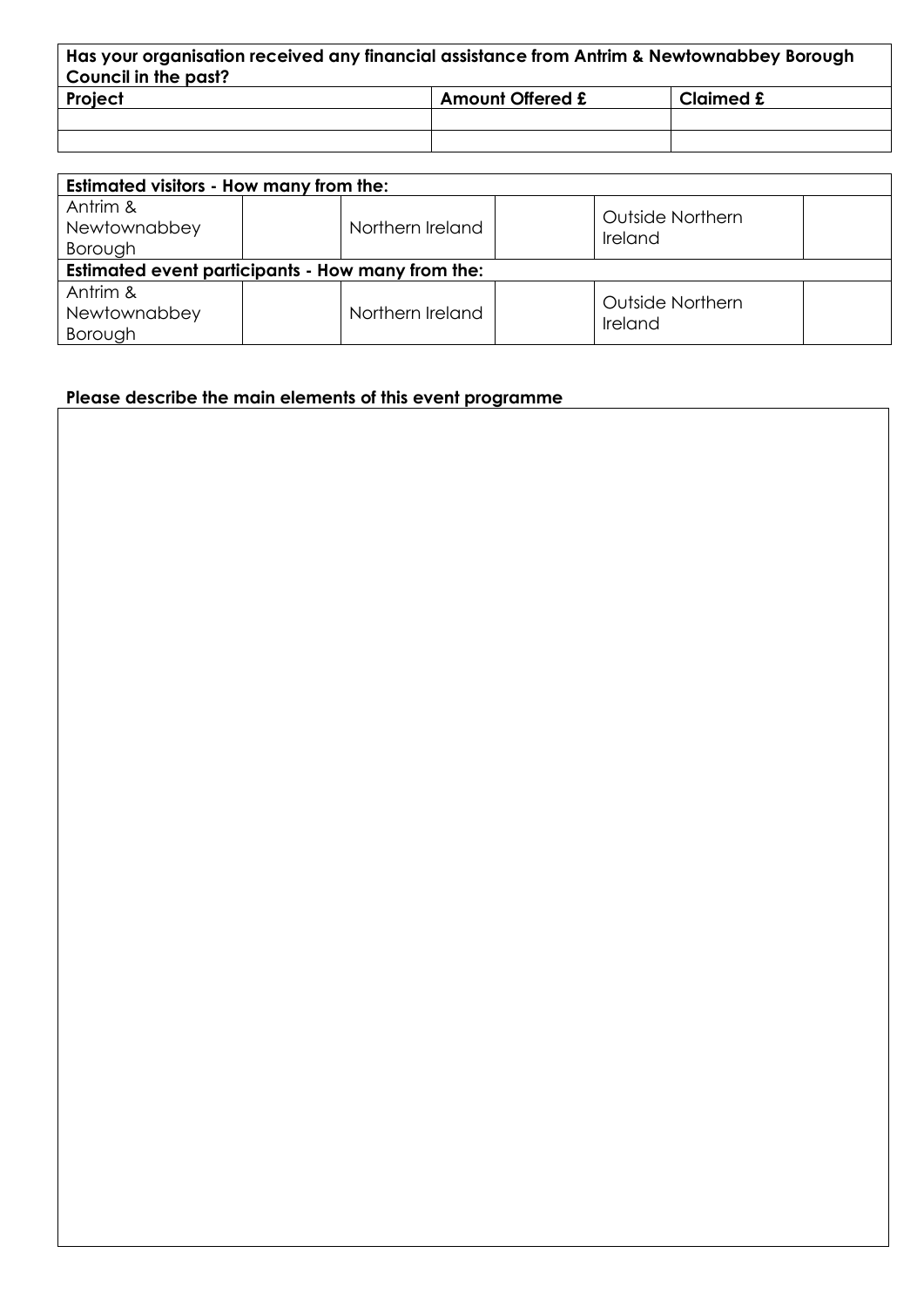**How do you propose to market your event? Please outline proposed media and budget.**

| <b>PROPOSED MEDIA</b> | <b>BUDGET</b>        |
|-----------------------|----------------------|
|                       |                      |
|                       |                      |
|                       |                      |
|                       |                      |
|                       |                      |
|                       |                      |
|                       |                      |
|                       |                      |
|                       |                      |
|                       |                      |
|                       |                      |
|                       |                      |
|                       |                      |
|                       |                      |
|                       |                      |
|                       |                      |
|                       |                      |
|                       |                      |
|                       |                      |
|                       |                      |
|                       |                      |
|                       |                      |
|                       |                      |
|                       |                      |
|                       |                      |
|                       |                      |
|                       |                      |
|                       |                      |
|                       |                      |
|                       |                      |
| <b>Total Budget</b>   | $\pmb{\hat{\Sigma}}$ |

## **Project Eligibility: In seeking Sponsorship from Council you are expected to demonstrate how your event will deliver the outcomes listed below:**

| Have a direct and<br>indirect<br>economic benefit<br>to the Borough                                         | <b>Economic Calculator</b><br>Please complete the attached economic calculator for your event and submit<br>with your application. Please insert the Return on Investment figure below: |
|-------------------------------------------------------------------------------------------------------------|-----------------------------------------------------------------------------------------------------------------------------------------------------------------------------------------|
| Completion of<br>economic<br>calculator and<br>rationale /<br>commentary to<br>support it's<br>calculation. | Return on Investment: _____/_____<br>Rationale:                                                                                                                                         |
| <b>Increase Visitor</b><br>Spend                                                                            |                                                                                                                                                                                         |
| Estimate the level<br>of visitor spend in<br>the Borough<br>forecast for the                                |                                                                                                                                                                                         |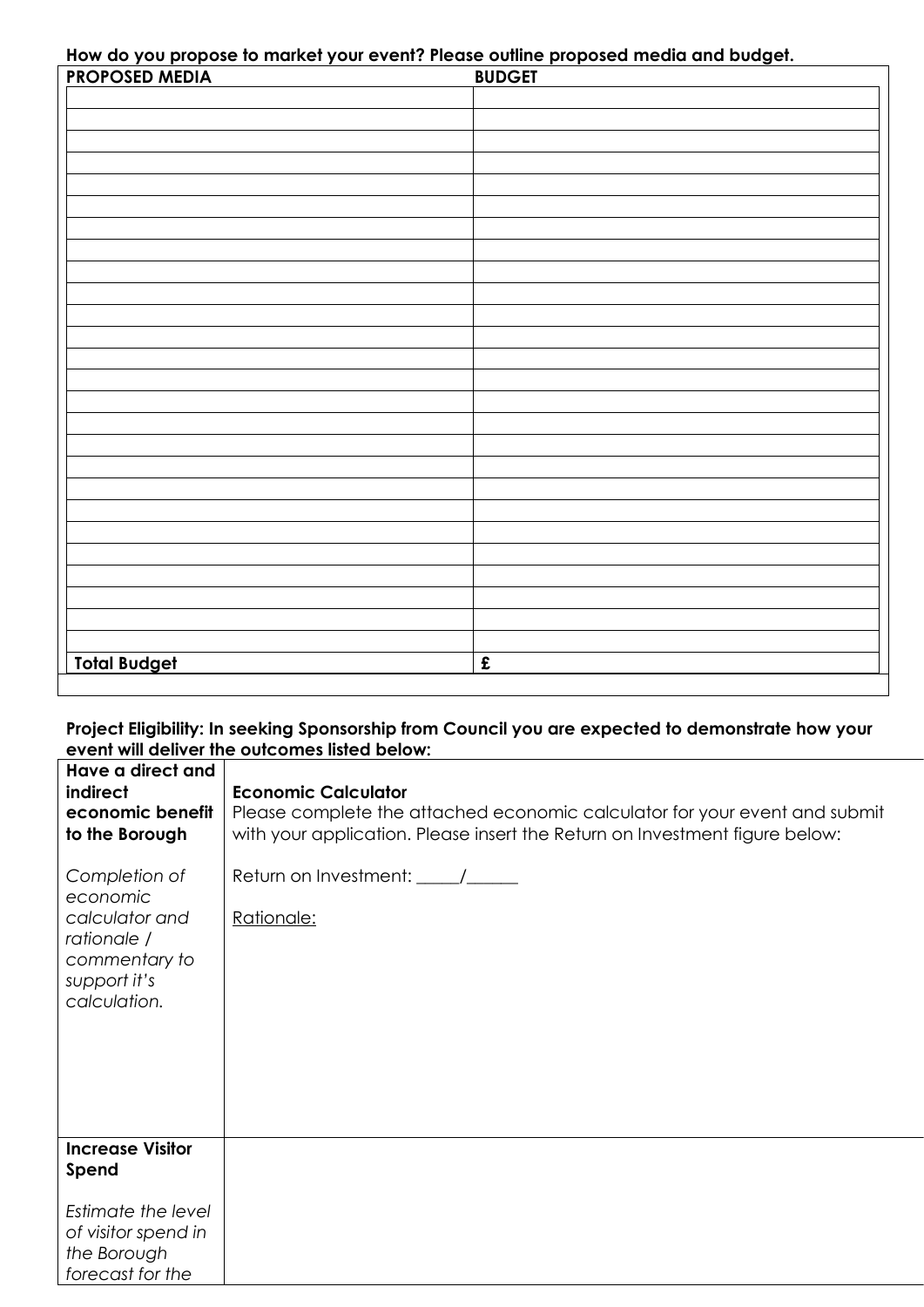| event with<br>rationale to<br>support your<br>assumption.                                                                                                           |                                                                            |          |                                                                                                                                                                                                                                                     |               |
|---------------------------------------------------------------------------------------------------------------------------------------------------------------------|----------------------------------------------------------------------------|----------|-----------------------------------------------------------------------------------------------------------------------------------------------------------------------------------------------------------------------------------------------------|---------------|
| Increase bed<br>nights within the<br><b>Borough</b><br>Provide forecast<br>additional bed<br>nights resulting<br>from the event<br>and supply<br>supportinationale. | <b>Accommodation</b><br>Accommodation                                      | Location | Where are your participants/spectators likely to be accommodated in Antrim<br>and Newtownabbey Borough during the event (i.e. names of hotels, guesthouses,<br>self-catering establishments, caravan parks, campus accommodation)?<br>No. of People | No. of Nights |
|                                                                                                                                                                     | <b>Rationale:</b><br><b>Accommodation Partner:</b><br><b>Accommodation</b> | Location | Have you established an accommodation partner(s) for your event? If so who?<br>Details of partnership / package offer:                                                                                                                              |               |
| Increase visitor                                                                                                                                                    |                                                                            |          |                                                                                                                                                                                                                                                     |               |
| numbers to the<br><b>Borough</b><br>Please provide a<br>rationale to<br>support your<br>visitor number<br>assumptions:                                              |                                                                            |          |                                                                                                                                                                                                                                                     |               |
| <b>Enhance the visitor</b><br>experience                                                                                                                            |                                                                            |          |                                                                                                                                                                                                                                                     |               |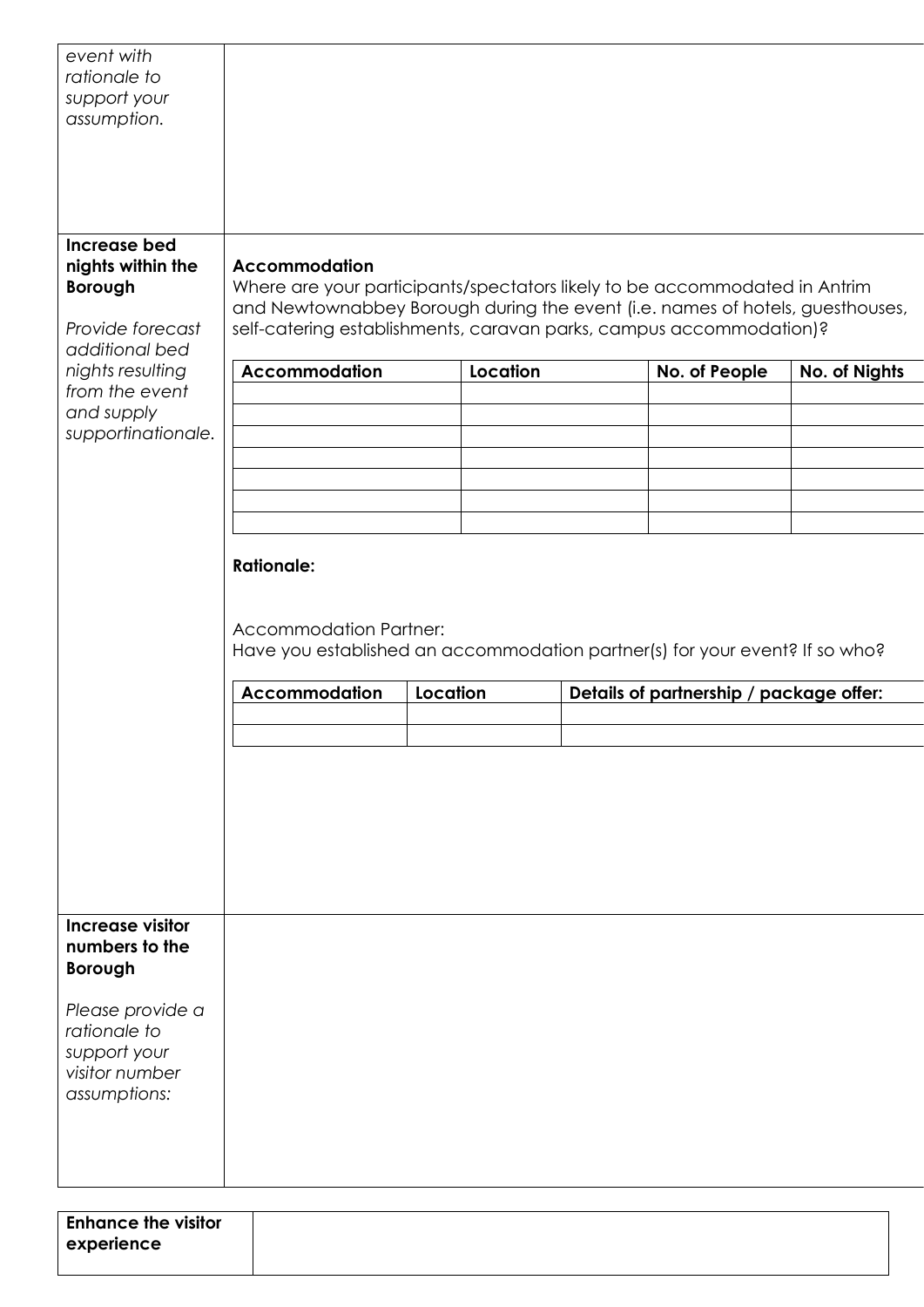| Explain how the<br>event adds value to<br>the visitor experience<br>to the Borough:<br>How is your<br>$\overline{\phantom{a}}$<br>event a<br>unique offer? |  |
|------------------------------------------------------------------------------------------------------------------------------------------------------------|--|
| Raise the profile of                                                                                                                                       |  |
| the Borough                                                                                                                                                |  |
| How will the event be<br>promoted locally,<br>regionally and<br>internationally?                                                                           |  |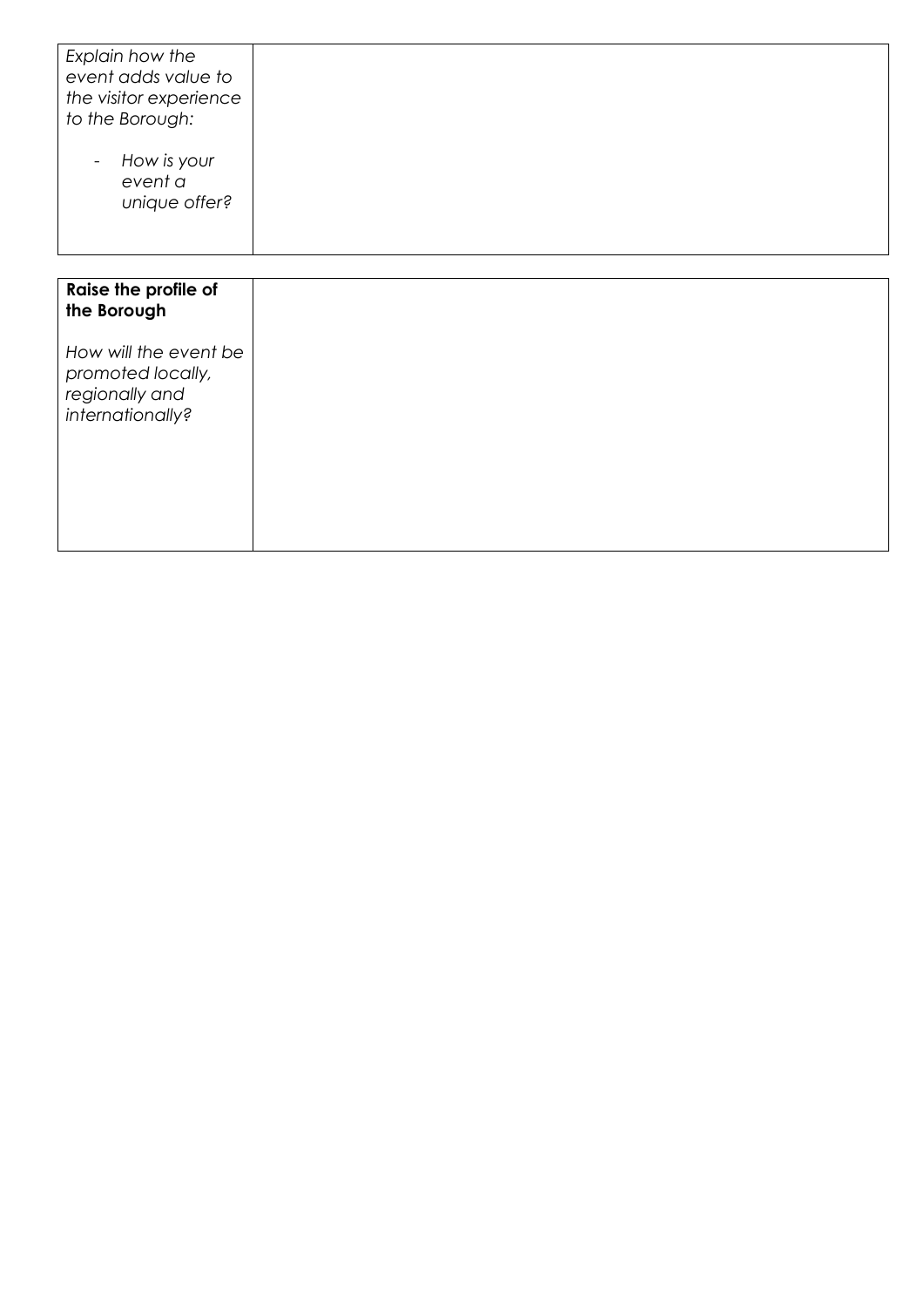| Develop and<br>promote tourism<br>opportunities                                                         |
|---------------------------------------------------------------------------------------------------------|
| How can the event<br>complement or add<br>to other tourism<br>attractions/activities<br>in the Borough? |
|                                                                                                         |

# **Accommodation**

Where are your participants/spectators likely to be accommodated in Antrim and Newtownabbey Borough during the event (i.e. names of hotels, guesthouses, self-catering establishments, caravan parks, campus accommodation)?

| <b>Accommodation</b> | Location | No. of People | No. of Nights | <b>Total</b> |
|----------------------|----------|---------------|---------------|--------------|
|                      |          |               |               |              |
|                      |          |               |               |              |
|                      |          |               |               |              |
|                      |          |               |               |              |
|                      |          |               |               |              |
|                      |          |               |               |              |
|                      |          |               |               |              |

Accommodation Partner:

Have you established an accommodation partner(s) for your event? If so who?

| <b>Accommodation</b> | Location | Details of partnership /<br>package offer: |
|----------------------|----------|--------------------------------------------|
|                      |          |                                            |
|                      |          |                                            |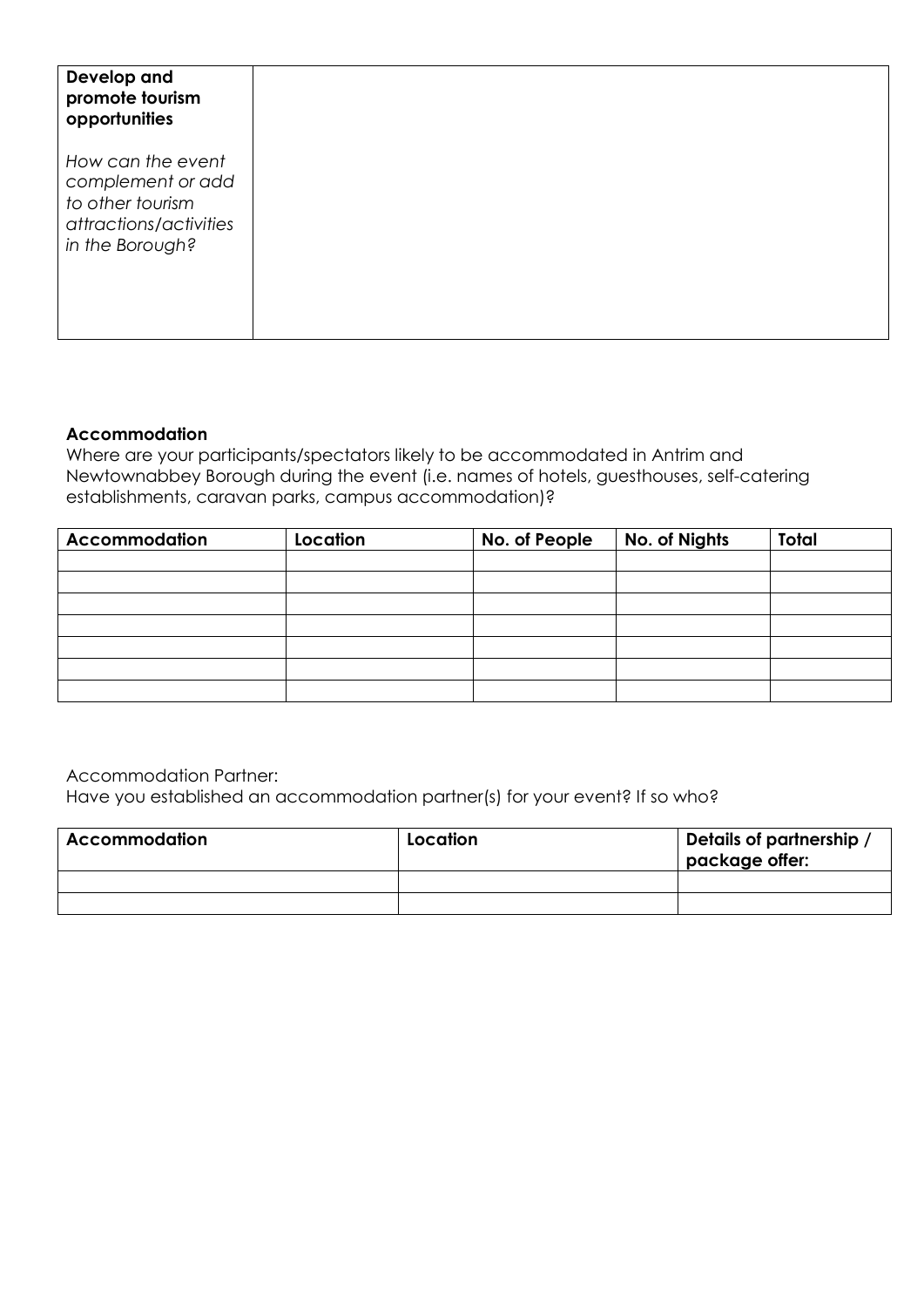# **Finance**

Proposesed Expenditure for the event under relevant headings e.g. marketing (including advertising and promotion), entertainment, staffing, equipment hire, stewarding, venue hire, hospitality, waste collection

| Item/Activity | Description | Cost £ |
|---------------|-------------|--------|
|               |             |        |
|               |             |        |
|               |             |        |
|               |             |        |
|               |             |        |
|               |             |        |
|               |             |        |
|               |             |        |
|               |             |        |
|               |             |        |
|               |             |        |
|               |             |        |
|               |             |        |
|               |             |        |
|               |             |        |
|               |             |        |
|               |             |        |
|               |             |        |
|               |             |        |
|               |             |        |
|               |             |        |
|               |             |        |
|               |             |        |
|               |             |        |
|               |             |        |
|               |             |        |
|               |             |        |
|               |             |        |
|               |             |        |
|               |             |        |
|               |             |        |
|               |             |        |

### **Please detail all expected income/support in kind/sponsorship/ticket sales to be raised in relation to this event.**

| Source of Income | <b>Description of Income</b> | Amount £ |
|------------------|------------------------------|----------|
|                  |                              |          |
|                  |                              |          |
|                  |                              |          |
|                  |                              |          |
|                  |                              |          |
|                  |                              |          |
|                  |                              |          |
|                  |                              |          |
|                  |                              |          |
|                  |                              |          |
|                  |                              |          |
|                  |                              |          |